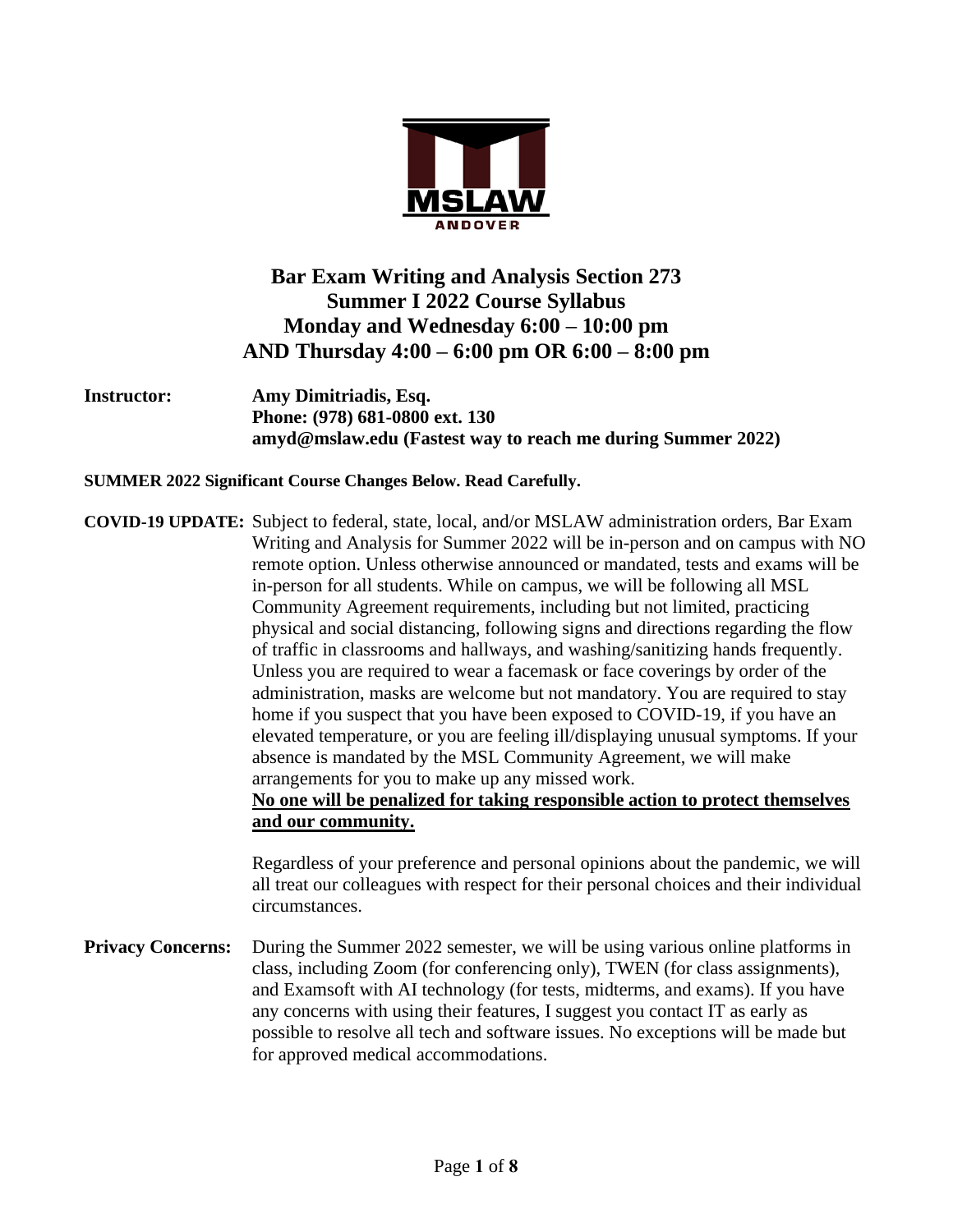- **Limiting Exposure:** In order to ensure the safety and well-being of our community, we will also be attempting to eliminate exposure and frequent contact through minimal exchange of paper and maintaining a safe distance at all times. We will be following these steps for the entirety of the semester:
	- 1. You will maintain minimum 6 feet distance from the podium and remain behind the glass partition when approaching the podium. If you need to address a private matter, you may email me, we can arrange a phone call, or a one-on-one Zoom meeting.
	- 2. Students may bring with them a Wi-Fi-enabled device (smartphone/tablet/laptop) in order to participate in class. We will be using TWEN for handouts and assignments. **If you are unable to bring a device with you to class, please email me in advance so I can arrange to make paper copies. Unless I hear from you, I will not be making unnecessary paper copies**. (Let's try to save some trees while we are at it.)
	- 3. All assignments will be uploaded to TWEN during class and each student will be responsible for accessing and retrieving them from TWEN. Thus, unless you email me in advance, you must bring a device enabling you to access and view the material online on TWEN.
	- 4. All assignments are due via TWEN or email (as instructed for each) to be received prior to the start of class time on their due date. If you have been specifically instructed to handwrite an assignment, then you must do so but then scan (or take a photo of) the handwritten assignment and submit it before the start of class on the due date.

**Note:** If you are taking a photo of the handwritten assignment, please use an app that converts photos into readable PDFs. Many smartphones/devices have this standard feature. TWEN has a limit on the size of files it accepts, and jpegs or other image files are typically rejected due to their size.

5. Unless otherwise instructed in class or via email, all tests and exams will be submitted through Examsoft so students must have a compatible device for all in-person tests/exams.

If you haven't already, you should make arrangements to download and test the software in the beginning of the semester rather than wait until the night before an exam. If you do not have a compatible device, you should consult with IT in order to determine how best to proceed. The schedule below indicates with an **asterisk\*** which days you will need to bring/use your Examsoft-compatible device for in-class essays or exams. For all classes without an asterisk, you'll need a Wi-Fi-enabled device or email me for paper copies.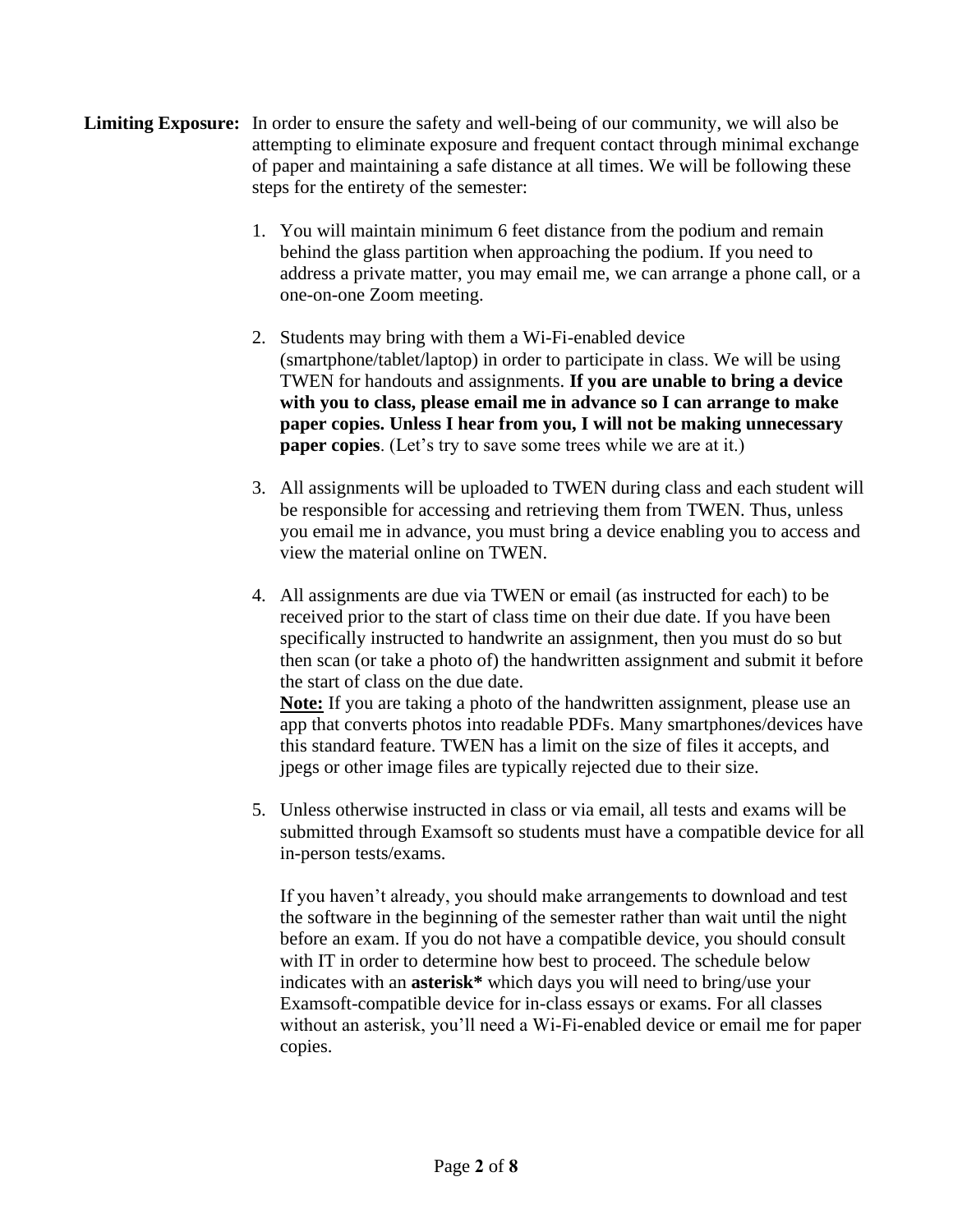- 6. I will be limiting in-office meetings. When possible, we can meet in an open area in the library. If you have any concerns that you need me to address privately, kindly email me and we can schedule a phone or Zoom conference. The fastest way to reach me is via email as I check my email regularly.
- 7. Regardless of your own personal opinions and/or beliefs about the measures taken due to the global pandemic caused by COVID-19, I expect Bar Exam Writing and Analysis students to respectfully comply with all requirements of the MSL Community Agreement, MSL Student Handbook and Honor Code, as well as state and federal guidelines, and conduct yourselves in a manner befitting law students, future lawyers, and community leaders. I expect Bar Exam Writing and Analysis students to fully respect each individual's personal preferences without comment or derision. If you suspect someone is violating the rules mandated by the administration, you should bring this to my attention, rather than attempt to address yourself.
- 8. If you have any objections to these requirements, I urge you to contact me or speak with Dean Kaldis (pota@mslaw.edu) prior to the start of the semester.
- 9. If, in the unlikely event that MSL is required to shut down for any period of time during the Summer 2022 semester due to a public health emergency, Bar Exam Writing and Analysis will be conducted virtually through online platforms. In the event that the semester converts to virtual classes, in order to continue participating in the course, you will need to have access to the internet, an active TWEN account via MSLAW, ability to check your email regularly for course correspondence, access to a computer/laptop/smart device for in-class and home writing assignments, and a camera-enabled device in order to attend Zoom online classes. You may also need access to a printer.
- 10. Due to the nature of the measures taken to ensure the safety of our community, I will be communicating with you via TWEN regularly. I urge you to make it a habit to check your email frequently because there could be last minute changes of which you will not be aware unless you check your email. If you do not check the email attached to your TWEN account, I suggest you change your TWEN settings to add your primary email account.

#### **Required Text:** 1. Strategies & Tactics for the MBE, Emanuel, **Seventh Ed. (!!!NEW Edition!!!)** 2. Clearing the Last Hurdle, Temm, **Third Edition (!!!! NEW Edition!!!!)** 3. The Ultimate Guide to the UBE, Hale, Miceli, Shah – with Raposa

To purchase the 3-book bundle at a discounted price, visit: https://www.aspenpublishing.com/Bundle-EmanuelTemmHale-BarReview

> **The textbooks will also be required for Comparison. Older editions should not be used. Chapters, pages, and questions have been changed and updated.**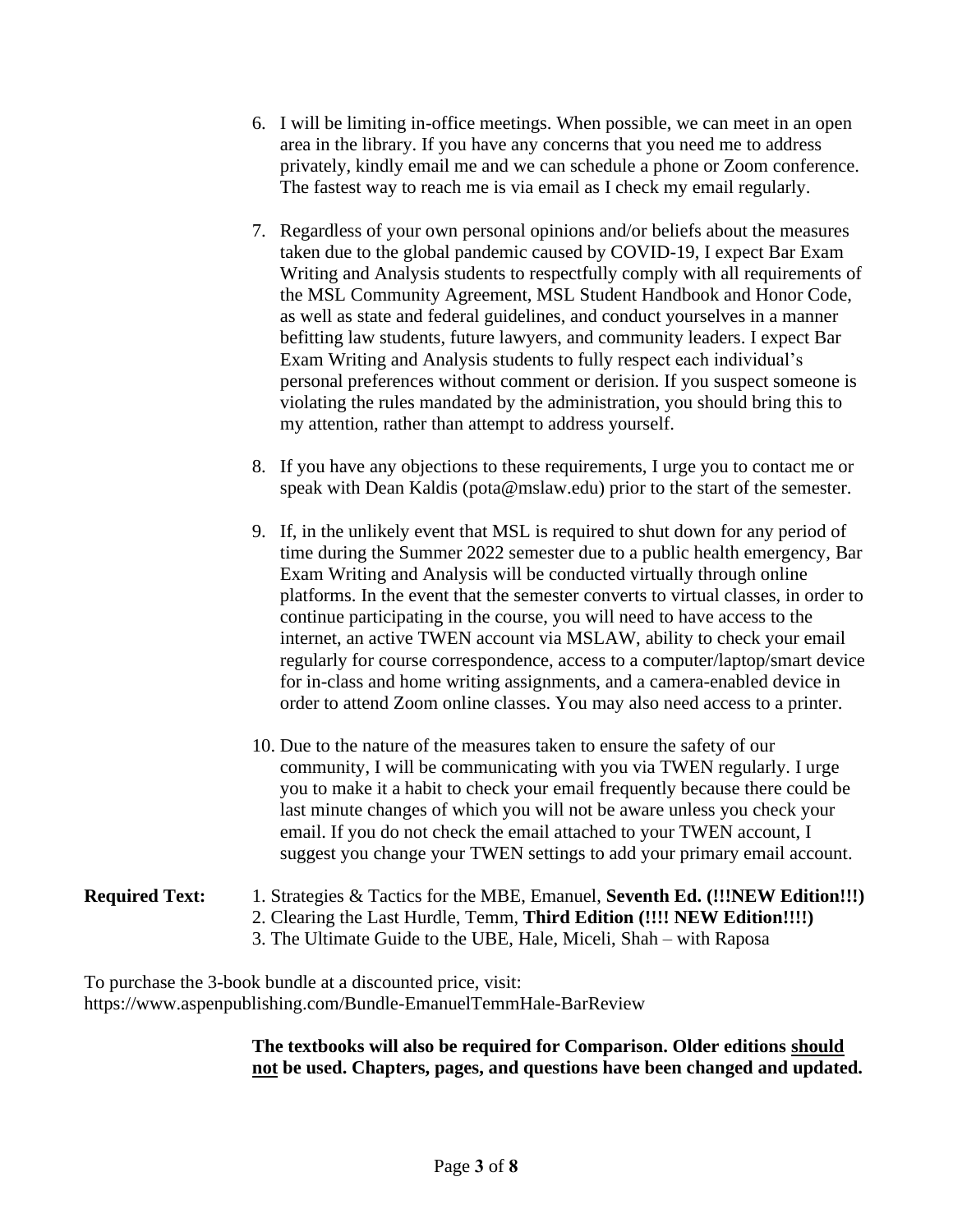|                         | If you purchase the older edition, you will be forced to pay again to purchase<br>the correct edition for Comparison next semester.                                                                                                                                                                                                                                                                                                                                                                                                                                                     |  |  |
|-------------------------|-----------------------------------------------------------------------------------------------------------------------------------------------------------------------------------------------------------------------------------------------------------------------------------------------------------------------------------------------------------------------------------------------------------------------------------------------------------------------------------------------------------------------------------------------------------------------------------------|--|--|
|                         | 4. MBE and MEE Flashcards, Kaplan Bar Review<br><b>OR</b><br>4. MBE and MEE Flashcards, Critical Pass                                                                                                                                                                                                                                                                                                                                                                                                                                                                                   |  |  |
|                         | $\triangleright$ If you choose to order the Kaplan cards, you can contact the Kaplan<br>representative. His email is german.fernandez@kaplan.com<br>$\triangleright$ If you choose to order the Critical Pass cards, contact me so I can<br>provide you the ordering information (and applicable discount code)                                                                                                                                                                                                                                                                         |  |  |
| (Do not purchase)       | <b>Recommended Text:</b> Bar Exam Boot Camp for the MBE by Emanuel<br>From your 2 <sup>nd</sup> Semester writing class:<br>Laurel C. Oates & Anne Enquist, Just Memos (Aspen $5th Ed.$ )<br>Laurel C. Oates & Anne Enquist, Just Briefs (Aspen $3^{rd}$ Ed.)<br>The BlueBook: A Uniform System of Citation                                                                                                                                                                                                                                                                              |  |  |
|                         | Course Description: This course focuses on honing and improving students' analytical and writing<br>skills, with a special emphasis on the analytical and writing skills used for<br>successful completion of the bar examination. Students will explore issue spotting<br>techniques and methods of analysis; learn helpful tips for writing essay exams;<br>receive personalized feedback on graded essays; and review the substantive law<br>necessary for the MBE and MEE portion of the uniform bar exam, which is<br>administered in Massachusetts (and 38+ other jurisdictions). |  |  |
| <b>Course Overview:</b> | This is an intensive writing class, and you should expect to complete various in-<br>class assignments, in addition to other exercises and scheduled readings. Students<br>must have completed all seven substantive courses tested by the Multi-State Bar<br>Exam before taking this course: Torts, Contracts, Property, Civil Procedure,<br>Evidence, Constitutional Law, Criminal Law & Procedure.                                                                                                                                                                                   |  |  |
|                         | It is recommended that you also have completed Business Entities, UCC, Wills &<br>Trusts, and Family Law.                                                                                                                                                                                                                                                                                                                                                                                                                                                                               |  |  |
|                         | You will complete several graded assignments (listed below), which will all<br>contribute to your final grade in the class.                                                                                                                                                                                                                                                                                                                                                                                                                                                             |  |  |
| <b>Course Grading:</b>  | Each graded essay assignment will be graded on a seven-point scale, consistent<br>with the grading employed by the Massachusetts Board of Bar Examiners.                                                                                                                                                                                                                                                                                                                                                                                                                                |  |  |
|                         | Students will be required to achieve satisfactory scores on all portions of this<br>course including the 2 MBE 100 multiple choice tests and the final MBE<br>multiple-choice test in order to successfully complete the course. If you score less<br>than 50% on the MBE, you need to work much harder to master the law and pass                                                                                                                                                                                                                                                      |  |  |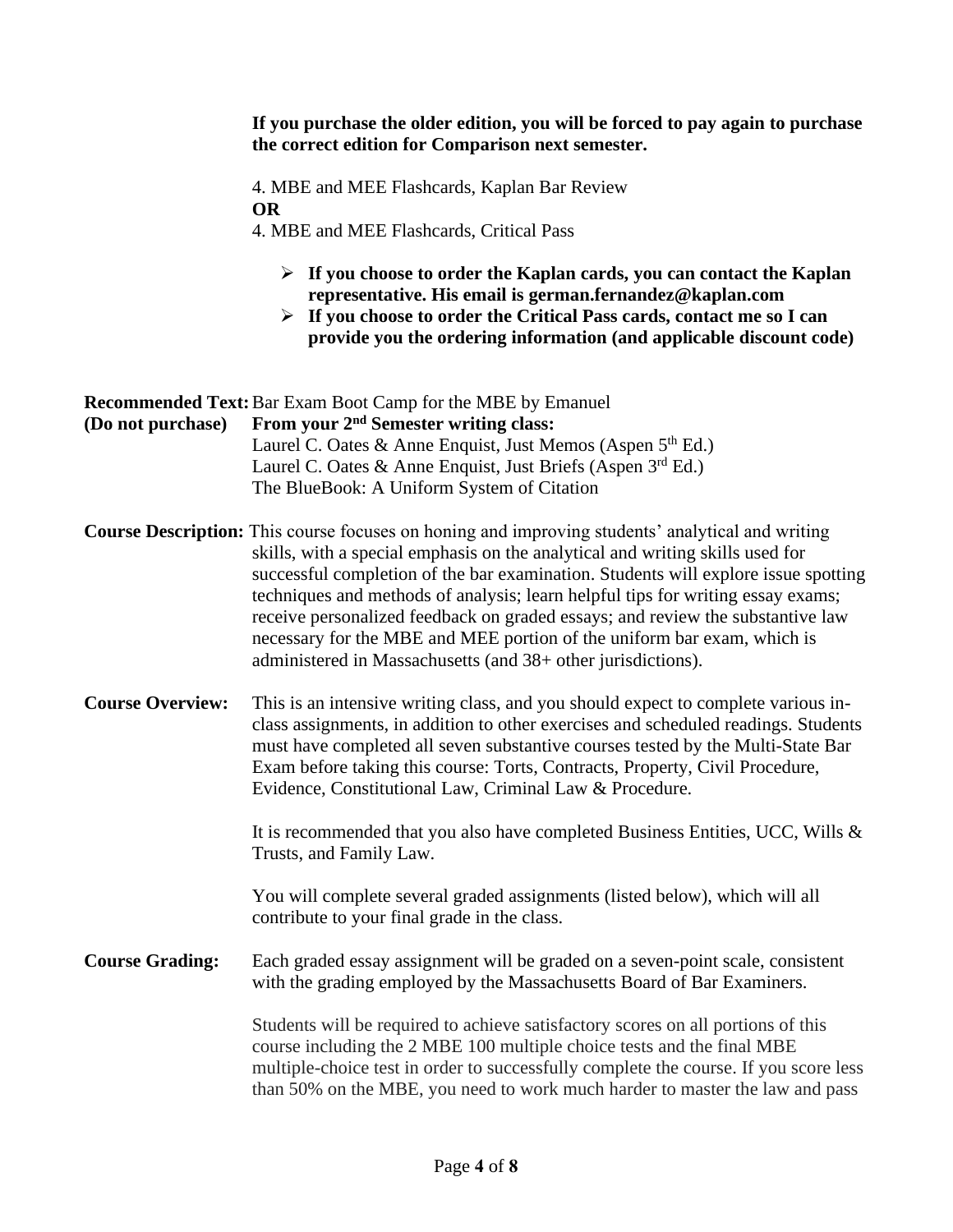this course. The final multiple-choice test requires you to achieve a score of at least 60% to move onto Comparison, assuming the rest of your work in this class has been satisfactory. Subjects covered on the multiple-choice tests are: Torts, Contracts, Property, Civil Procedure, Evidence, Constitutional Law, Criminal Law & Procedure.

#### **Your final letter grade will be based on the following assignments and allocation of points (dates listed below):**

(3) MBE Multiple Choice Tests (8) Multi-State Essay Examinations (1) Multi-State Performance Test (14) Weekly Exercises (1) Final exam

### **MSL POLICY:**

**All students are required to achieve a passing score on their qualifying Assessment Test prior to enrolling in Bar Exam Writing and Analysis. If you have not achieved a passing score on your Assessment Tests or you have not taken an Assessment Test, you should see me immediately. Ineligible students will be withdrawn from Bar Exam Writing and Analysis.** 

**All students are required to take and satisfactorily complete Bar Exam Writing and Analysis prior to enrolling in the Comparison course. Satisfactory completion of Bar Exam Writing and Analysis requires that the student receive no less than a "C" in the course. If a student does not receive a "C" or better, they must retake the course.**

**Attendance: Attendance is mandatory for each and every class. Students may make up one in-class essay during the semester. Students must receive special permission by the Dean for any additional make-up assignments.** 

> **Students who accumulate more than three (3) unexcused absences will have their grade reduced by one-third for each unexcused absence thereafter.**

There will be a designated day for make-up work on which you must make up any work you missed during the course in order to pass.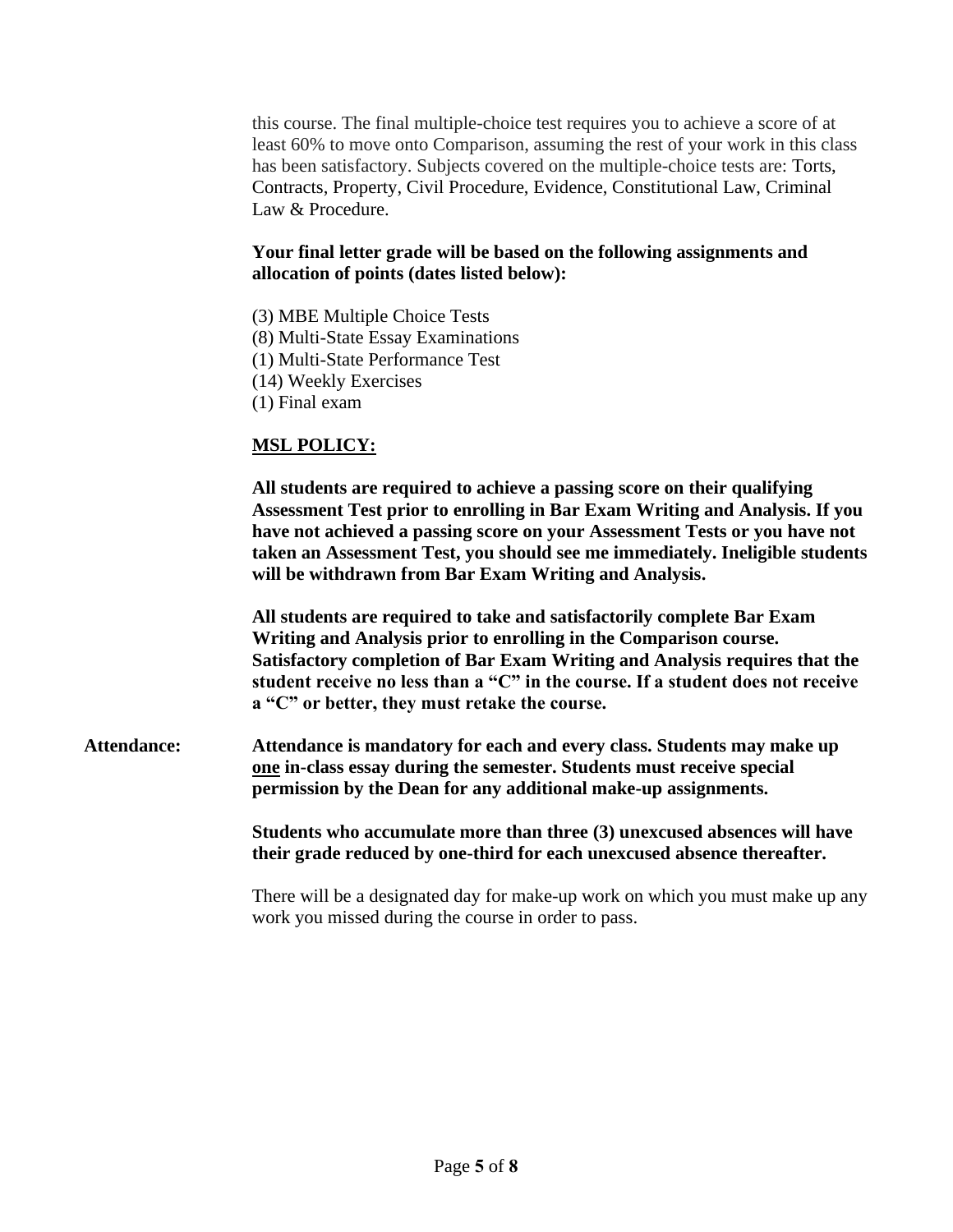## **OVERVIEW OF WEEKLY TOPICS AND ASSIGNMENTS:**

| <b>DATE</b>                 | <b>READING AND</b><br><b>ASSIGNMENTS</b><br>To be completed before class                                                                                                                                                                                                                                                                                                                                 | <b>TOPICS</b>                                                                                                                               |
|-----------------------------|----------------------------------------------------------------------------------------------------------------------------------------------------------------------------------------------------------------------------------------------------------------------------------------------------------------------------------------------------------------------------------------------------------|---------------------------------------------------------------------------------------------------------------------------------------------|
| <b>Wednesday, 06/01</b>     | Temm, Chapters 1-8<br>(skip Chapter 5 for now)<br><b>Ultimate Guide, pgs. 3-66</b>                                                                                                                                                                                                                                                                                                                       | <b>Introduction to the UBE</b><br><b>Anatomy of a Bar Essay Question</b><br><b>Structure of a Bar Essay Answer</b><br>and Bar Essay Writing |
| Thursday, 06/02<br>(Remote) | <b>MBE 100 Multiple Choice</b><br><b>Questions on Examsoft</b><br>$5:00$ pm $-8:00$ pm                                                                                                                                                                                                                                                                                                                   | 45% Passing Score                                                                                                                           |
| Monday 06/06                | Temm, Chapter 13 & pg. 394-397<br><b>Ultimate Guide, pgs. 242-263</b><br><b>Emanuel, pg. 395-404</b><br><b>MBE Evidence Flashcards</b><br>Temm, Chapter 9 & pg. 335-339<br>Ultimate Guide, pgs. 107-142<br>Emanuel, pg. 1-30<br><b>MBE Civil Procedure Flashcards</b><br>Temm, Chapter 14 & pg. 408-411<br>Ultimate Guide, pgs. 201-224<br><b>Emanuel, pg. 485-492</b><br><b>MBE Property Flashcards</b> |                                                                                                                                             |
| <b>Wednesday 06/08</b>      | Temm, Chapter 11 & pg. 362-364<br><b>Ultimate Guide, pgs. 67-106</b><br><b>Emanuel, pg. 225-236</b><br><b>MBE Contracts Flashcards</b><br><b>Sample Essays</b>                                                                                                                                                                                                                                           |                                                                                                                                             |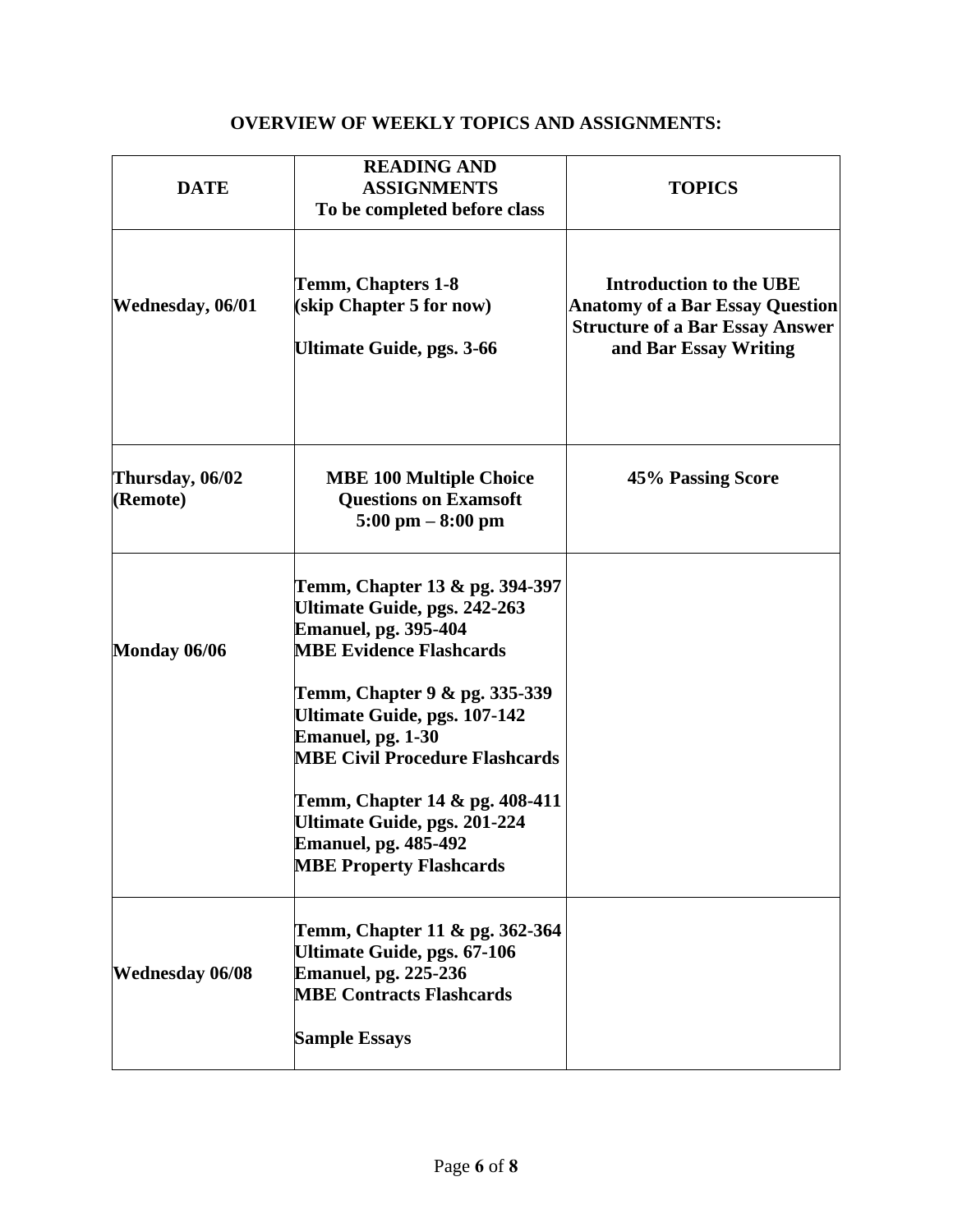| Thursday 06/09             | <b>Evidence, Civil Procedure,</b><br><b>Property, Contracts Bonus</b><br><b>Exercises Due on TWEN</b>                                                                     | <b>In-Class Essays 1-4:</b><br><b>Evidence, Civil Procedure, Real</b><br><b>Property, and Contracts</b>           |
|----------------------------|---------------------------------------------------------------------------------------------------------------------------------------------------------------------------|-------------------------------------------------------------------------------------------------------------------|
| Monday 06/13               | Temm, Chapter 15 & pg. 424-428<br>Ultimate Guide, pgs. 314-325<br><b>Emanuel, pg. 569-578</b><br><b>MBE Torts Flashcards</b>                                              |                                                                                                                   |
|                            | Temm, Chapter 16 & pg. 440-448<br>Ultimate Guide, pgs. 144-162<br><b>MEE Corporations Flashcards</b><br><b>MEE Agency Flashcards</b><br><b>MEE Partnership Flashcards</b> |                                                                                                                   |
| <b>Wednesday 06/15</b>     | Temm, Chapter 12 & pg. 381-384<br><b>Ultimate Guide, pgs. 183-200</b><br><b>Emanuel, pg. 317-326</b><br><b>MBE Criminal Law &amp; Procedure</b><br><b>Flashcards</b>      |                                                                                                                   |
|                            | Temm, Chapter 10 & pg. 346-347<br><b>Ultimate Guide, pgs. 326-335</b><br><b>Emanuel, pg. 131-148</b><br><b>MBE Con Law Flashcards</b><br><b>Sample Essays</b>             |                                                                                                                   |
| Thursday 06/16             | Torts, B.A., Criminal Law/Pro,<br><b>Con Law Bonus Exercises Due</b><br>on TWEN                                                                                           | In-Class Essays 5-8:<br>Torts, B.A. (Corps, Agency,<br>P/ship), Criminal Law/Procedure,<br>and Constitutional Law |
| Saturday 06/18<br>(Remote) | <b>MBE 100 Multiple Choice</b><br><b>Questions on Examsoft</b><br>$9:00 \text{ am} - 12:00 \text{ pm}$                                                                    | 50% Passing Score                                                                                                 |